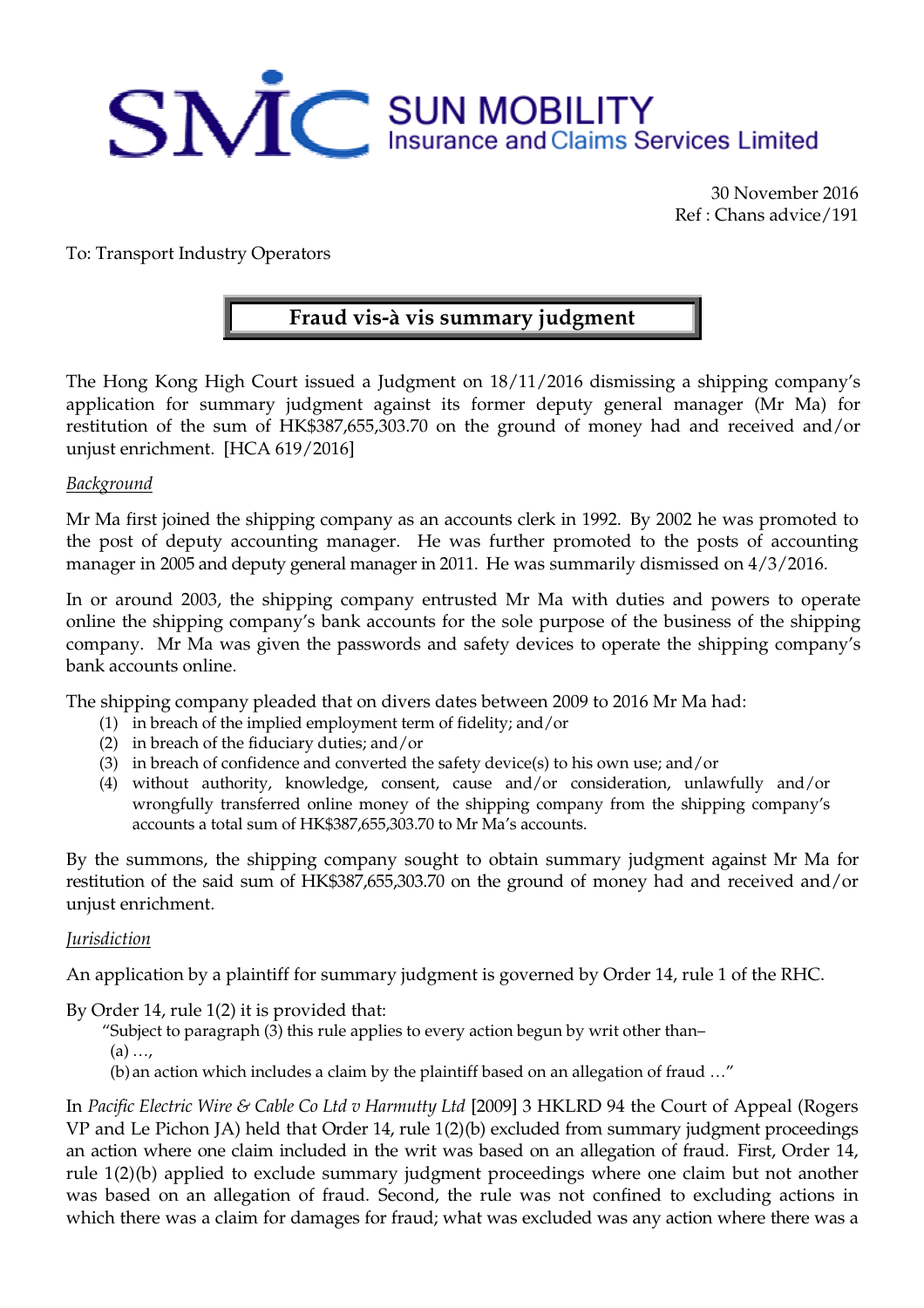claim in respect of which the underlying allegations on which the claim was based constituted an allegation of fraud.

As Rogers VP said at para 19:

"It is clear that if  $r.1(2)(b)$  applies there is no jurisdiction for the court to entertain an application for summary judgment."

Rogers VP said at para 31:

"… although the claims made in the case may be framed in respect of constructive trust, resulting trust and money had and received, the claims in the action are based on allegations of fraud that include deliberate dishonesty. As is pointed out in *Bullen & Leake & Jacob's Precedents of Pleadings* (16th ed., 2008) Vol.2, p.841, an action in fraud will usually include one or more of a number of distinct causes of action amongst which are listed 'money had and received' and 'constructive trusts: knowing receipt and dishonest assistance'. Furthermore, as Mr Whitehead SC, who appeared for Mr Hu, pointed out, in paras.18-07 and 18-08 of *Clerk & Lindsell on Torts* (19th ed., 2006) and the third supplement thereto, it is made quite clear that active non-verbal conduct can amount to deceit. In this case, the allegations of the concealment of facts from the plaintiff when there was a duty to disclose, and the connivance at the preparation of false financial statements and accounts would be clear allegations of fraud."

In *A-1 Business Ltd v Chau Cham Wong Patrick* [2009] 5 HKLRD 579 it was held by the Court of Appeal (Cheung and Yuen JJA) that the plaintiff's claim was caught by the exclusion rule in Order 14, rule 1(2)(b). The plaintiff brought an action against its directors for breach of fiduciary duties by the misappropriation of assets, including a transfer by the first defendant of sums of money in sale proceeds from the plaintiff's account to his own account ("the transfer") to reduce his indebtedness in respect of a personal loan. It was held that regarding the plaintiff's claim, although a claim based on breach of fiduciary duty resulting in a duty to account might not necessarily involve dishonesty, each case depended on its own facts. In that case, the plaintiff's claim based on misappropriation and its response to the defence that the transfer to the first defendant was for a legitimate purpose, involved allegations of dishonesty and fraudulent conduct by the defendants. As Cheung JA said at para 15:

"I agree with the Judge that the plaintiff's claim based on misappropriation cannot be viewed in isolation and divorced from the plaintiff's response to the defence that the transfer was for a legitimate purpose. In order to establish that the transfer was a misappropriation of the plaintiff's assets, the plaintiff clearly has to address the defence and this clearly will involve an allegation of dishonesty on the part of the defendants. In substance, allegations of fraudulent conduct are involved in the plaintiff's claim and this is caught by the exclusion rule."

In *Zimmer Sweden AB v KPN Hong Kong Ltd* [2016] 1 HKLRD 1016 the Court of Appeal (Lam VP, Yuen and Kwan JJA) held that the court should determine whether "the fraud exception" applied at the time when the application for summary judgment is heard. The court should not be restricted to a consideration of the statement of claim only, but should examine all relevant materials existing at the time of the hearing, including subsequent pleadings and affidavits (Yuen JA at para 18(1)). In dealing with the "narrow" meaning and the "wide/liberal" meaning of "the fraud exception" at

paras 11.1 to 12.2 of her judgment, Yuen JA said at paras 12.1 and 12.2:

"**The 'wide/liberal' meaning adopted by the Hong Kong courts**

- 12.1. Unlike the Administration of Justice (Miscellaneous Provisions) Act of 1933 discussed above, in Hong Kong an allegation of fraud does not entitle a party to a trial by jury (see s.33A of the High Court Ordinance (Cap.4)). Accordingly, there was no need to apply a narrow meaning for the sake of consistency with the provision for civil trials by jury.
- 12.2. As will be seen later, the courts in Hong Kong have adopted a wide or liberal meaning of the 'fraud exception'. In other words, if the action included a claim based on an allegation of fraudulent conduct, the courts have held that O.14 did not apply. This is consistent with Nicholls LJ's observation in *Newton* that 'as a matter of first impression, [the fraud] exception seems apt to embrace cases where dishonesty is alleged against a defendant', before he held that in England, the courts were bound by authorities to adopt a narrow meaning."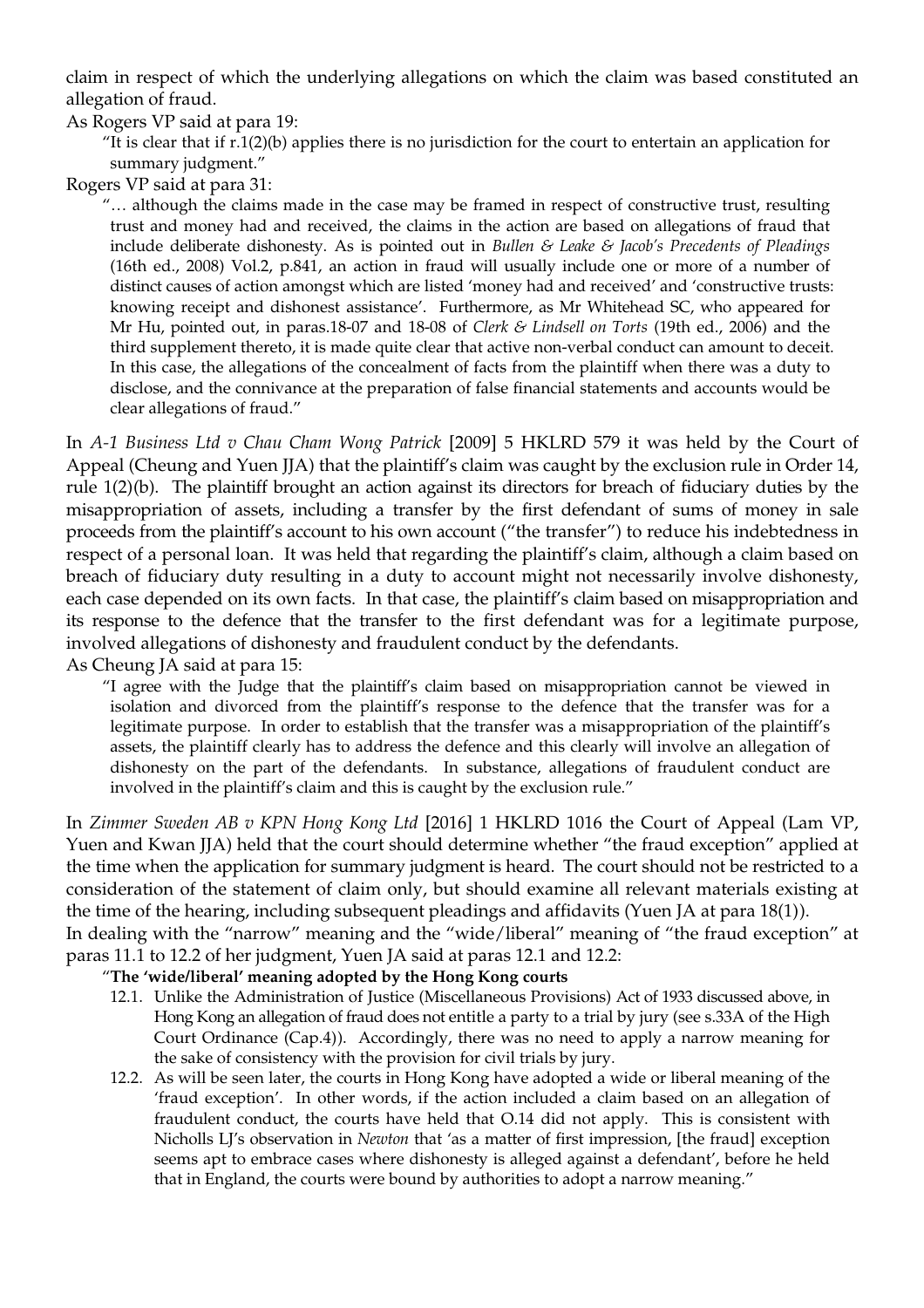And at para 18(6) Yuen JA said:

"… as to what is an allegation of fraud for the purpose of 'the fraud exception', this Court is bound by the judgment in *Pacific Electric Wire* to adopt the wide/liberal meaning. …. To conclude, 'the fraud exception' would be engaged where what is alleged is an intentional or reckless dishonest act (or omission) done with the purpose of deceiving."

Lam VP and Kwan JA agreed with the judgment of Yuen JA.

As was held in *Zimmer,* Hong Kong courts have adopted a wide/liberal meaning of the fraud exception, namely it would be engaged where what was alleged was an intentional or reckless dishonest act (or omission) done with the purpose of deceiving.

The shipping company submitted that by the summons the shipping company was seeking to obtain summary judgment for its claim under para 8(4) of the amended statement of claim ("ASC") and that there was no allegation of fraud. The shipping company made it plain that the shipping company was not abandoning its other claims against Mr Ma under para 8 of the ASC but that for the purposes of the application for summary judgment, the shipping company was only relying on the cause of action for money had and received under para 8(4) of the ASC.

It was important to see what were the underlying allegations made by the shipping company in the action in question.

The writ was issued on 10/3/2016. On the same day, on the *ex parte* application of the shipping company, supported by the 1<sup>st</sup> affidavit of Mr Park, the general manager and a director of the shipping company, Anthony Chan J granted a *Mareva* injunction to the shipping company against Mr Ma prohibiting the disposal of the assets of Mr Ma up to the value of HK\$322,345,743.00 which included monies in the bank accounts and the landed properties. Orders were also made at the same time for disclosure of information by Mr Ma and by his banks.

The evidence of Mr Park in his 1<sup>st</sup> affidavit was that in about late 2015, the shipping company's parent company in Korea received complaints from one of its service providers, Hong Kong International Terminal Ltd, that there were discrepancies between their accounts and that some of the invoices were unsettled for years. This led to a review of the account books of the parent company against those of the service provider as a result of which Mr Park noticed that there was a huge discrepancy on the amount of payables of the parent company and the amount of receivables of its service providers. Mr Park, however, was unable to find the reason for the discrepancies.

This led to Mr Kim, the general manager of the parent company, and Mr Park coming to Hong Kong to investigate the matter in February 2016. On 29/2/2016 they discovered that some suspicious transactions were not supported by documents. They were shocked to discover that Mr Ma's name was shown on the bank statements of the shipping company's accounts as the recipient or beneficiary for a number of transactions. According to Mr Park, he immediately summoned Mr Ma and asked for an explanation at which time Mr Ma confessed that he had been misappropriating the funds of the shipping company. There was another meeting on the same day in Mr Kim's hotel room when Mr Ma again confessed that over the years he had been misappropriating the shipping company's funds in the total sum of HK\$76 million by transferring the same to his personal bank accounts.

At the time of the 1<sup>st</sup> affidavit, the shipping company had ascertained that during the period between September 2011 and February 2016 there were altogether 211 unauthorised/unlawful and wrongful transfers made by Mr Ma from the shipping company's bank account to Mr Ma's bank accounts. Mr Park in his 1<sup>st</sup> affidavit said that the 211 unauthorised transfers amounted to a total sum of about HK\$322,345,743.00. He referred to the unauthorized transfers as the misappropriated funds. Mr Park went on to explain the manner in which upon the shipping company receiving remittances from the parent company, Mr Ma would select a specific bill/invoice and unlawfully transfer the exact amount to his own bank accounts whilst making a false entry in the computerized payment system of the parent company, its branches and group. The shipping company's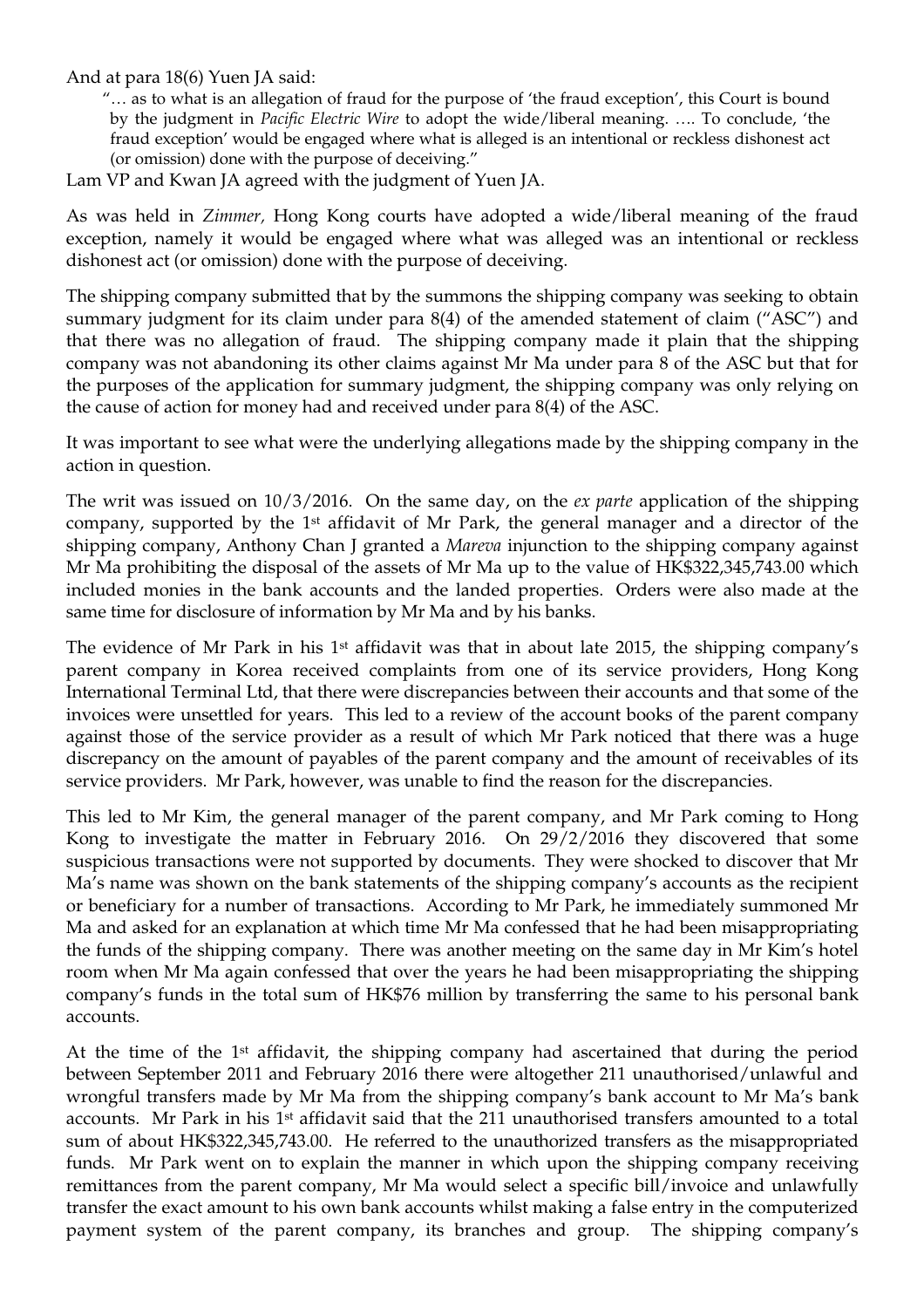allegation was that Mr Ma had covered up his unlawful acts over the years and that it was not until after Hong Kong International Terminal Ltd complained of outstanding invoices that the shipping company became aware of such matters.

On 4/3/2016 a report was made to the police of the crime alleged to have been committed by Mr Ma. Mr Ma was arrested by the police on the same day. He was subsequently charged with the offence of theft and was awaiting trial.

When dealing with the question of a real risk of dissipation of assets and the urgency for the grant of the *Mareva* injunction, Mr Park in his 1<sup>st</sup> affidavit said at para 21:

Misappropriation of funds by an employee is a serious crime. The conduct of Mr Ma has demonstrated a lack of probity, honesty and integrity over a long period of time with multiple acts of infringements. As disposed hereinabove, Mr Ma could have already dissipated part of the Misappropriated Funds by transferring the same to his girlfriend and friend(s). It is clear that Mr Ma had and has intention to dissipate the Misappropriated Funds beyond the trace.

There could be no doubt that the shipping company was alleging fraudulent conduct and dishonesty on the part of Mr Ma which led to Mr Ma being charged with the offence of theft.

On 18/3/2016 the *ex parte* order of Anthony Chan J was amended and continued until trial or further order by G Lam J. The amendments included increasing the value of assets restrained to HK\$334,686,208.00 and included moneys in further bank accounts and further landed properties.

On 26/8/2016 Deputy High Court Judge R Pang SC made an order re-amending the Mareva injunction. The value of assets restrained was further increased to HK\$387,655,303.70, and included moneys in further bank accounts in Hong Kong and also out of the jurisdiction in Shenzhen and Macau.

Mr Ma in his 4<sup>th</sup> affirmation made in opposition to the summons denied that the transfers he made to his bank accounts over the years in the total sum of over HK\$380,000,000 were made by him as alleged at para 8(4) of the ASC "without authority, knowledge, consent, cause and/or consideration". He said that all the transfers were made with the knowledge and consent on the part of his then superiors and were authorized. He said that after the funds were transferred to his accounts, they were eventually applied by him to settle bills and invoices from the relevant business counterparts of the parent company or the shipping company in accordance with payment instructions from them. Mr Ma had also denied that he made admissions to Mr Park and Mr Kim of having misappropriated the funds of the shipping company.

In his 6<sup>th</sup> affidavit, filed in reply to Mr Ma's 4<sup>th</sup> affirmation, Mr Park denied that the transfers made by Mr Ma to his bank accounts were authorized. It was clear that the shipping company discovered, on an analysis of the bank statements of Mr Ma's bank accounts supplied by the relevant banks, that the misappropriated funds had been primarily applied by Mr Ma in the following manner:

- (1) As to 26.31% in the sum of HK\$102,005,941.30, there were transfers to third parties whose identities are unknown to the shipping company;
- (2) As to 25.49% in the sum of HK\$98,832,084.44, there were credit card purchases and investments; and
- (3) As to 15.63% in the sum of HK\$60,609,534, there were purchases of landed properties.
- Mr Park said in his 5<sup>th</sup> affidavit:

It is the case of the shipping company that Mr Ma had, on divers dates between 2009 to 2016, unlawfully and/or wrongfully transferred online money of the shipping company from the shipping company's Accounts a total sum of HK\$387,655,303.70 to Mr Ma's Accounts by way of 262 transactions.

It seemed to the Judge that the underlying allegation made by the shipping company in the action in question was that Mr Ma had stolen the misappropriated funds from the shipping company over the years. That was clearly an allegation of fraudulent conduct and dishonesty on the part of Mr Ma.